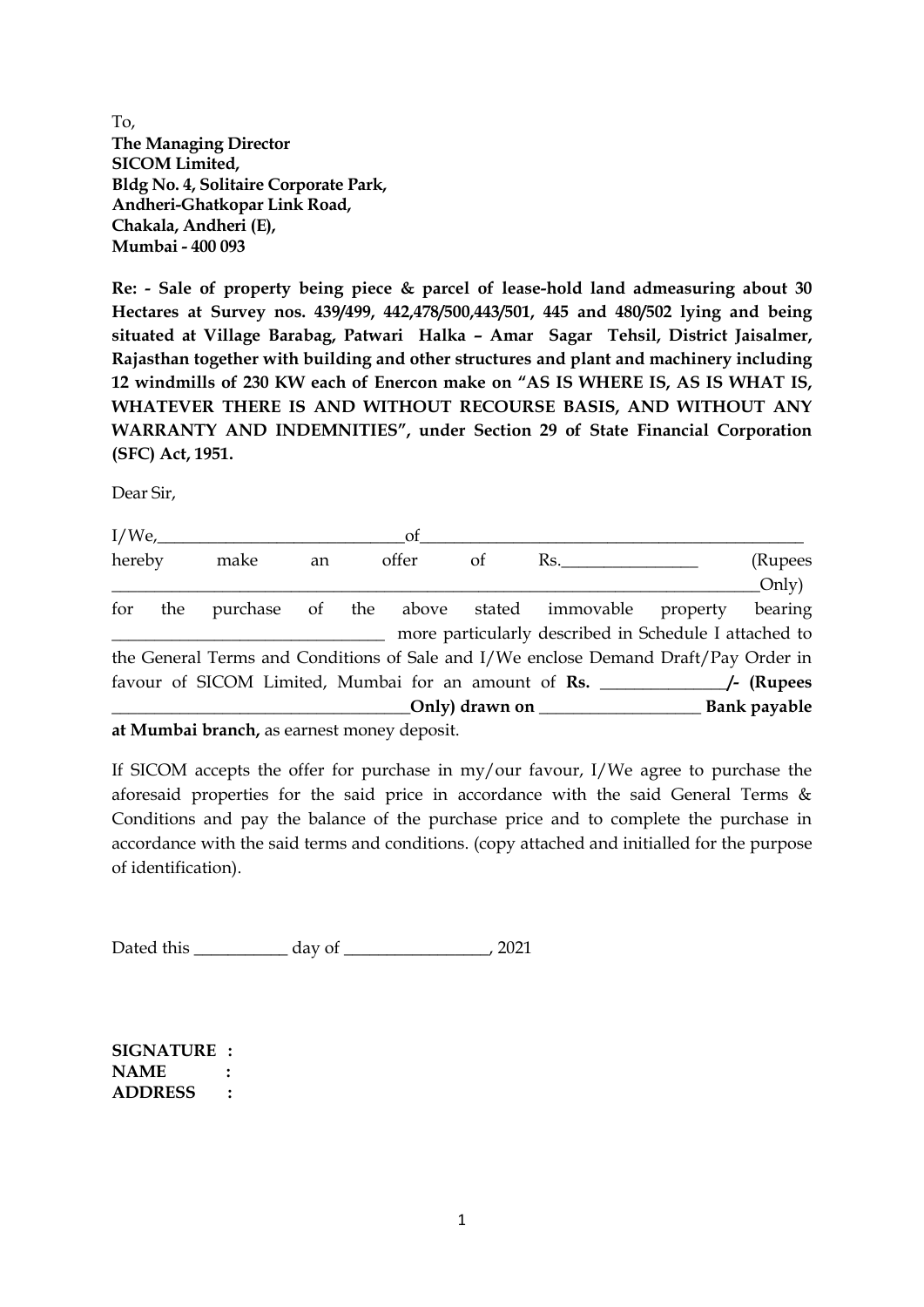## GENERAL TERMS & CONDITIONS OF SALE **(Kalani Industries Private Limited)**

**For Sale of property being Piece & parcel of lease-hold land admeasuring about 30 hectares at Survey nos. 439/499, 442,478/500,443/501, 445 and 480/502 lying and being situated at Village Barabag, Patwari Halka – Amar Sagar Tehsil, District Jaisalmer, Rajasthan together with building and other structures and plant and machinery including 12 windmills of 230 KW each of Enercon make on "AS IS WHERE IS, AS IS WHAT IS, WHATEVER THERE IS AND WITHOUT RECOURSE BASIS, AND WITHOUT ANY WARRANTY AND INDEMNITIES", under Section 29 of State Financial Corporation (SFC) Act, 1951.**

------------------------------------------------------------------------------------------------------------------------

The terms and conditions for sale of secured assets more particularly described in Schedule hereto, together with the buildings and structures standing thereon (hereinafter referred to as "the said property") in physical possession of SICOM Ltd. (hereinafter referred to as "SICOM") as mortgagee of M/s. Kalani Industries Private Limited. (hereinafter referred to as the "Company") by virtue of security documents executed by the owners/tenants creating security interest in favour of SICOM for its term loan facility availed by **M/s. Kalani Industries Pvt. Ltd.** from SICOM together with interest thereon and all costs, charges and expenses is being sold on **"As is where is, as is what is, whatever there is and without recourse basis".**

- 1. SICOM is putting up the said secured asset/property for sale in exercise of the power of sale available unto them under Section 29 of the State Financial Corporations Act, 1951 [SFC Act] under SWISS Challenge method based on Existing Offer in hand.
- 2. The said property consists of piece and parcel of lease-hold land bearing survey nos.439/499, 442, 478/500, 443/501, 445 and 480/502 admeasuring about 30 Hectares at Village Barabag, Patwari Halka-Amar Sagar Tehsil, District Jaisalmer, Rajasthan together with building, other structures, fixed and movable assets standing thereon including 12 windmills of 230 KW of Enercon Make. The bidder/ purchaser shall carry out its own due-diligence and inspection of the Plant and Machinery before submitting its offer and participating in the public auction. SICOM Ltd is selling the property including the Plant & Machinery on **"As is where is, as is what is, whatever there is and without recourse basis and without any warranty and indemnities"**. The purchaser shall agree and undertake to abide by the terms and conditions for sale on which the said property is put up for sale by public auction.
- 3. The purchaser shall accept the documents of title available with SICOM as proof of title and shall not make any requisition on title prior thereto.
- 4. The purchaser may take inspection of the property to be sold. Even if the purchaser does not take inspection, he shall be deemed to have inspected all the assets put up for sale on **"As is where is, as is what is, whatever there is and without recourse basis and without any warranty and indemnities"** with regard to the condition thereof, before making the offer for purchase of the same. It is hereby expressly agreed and declared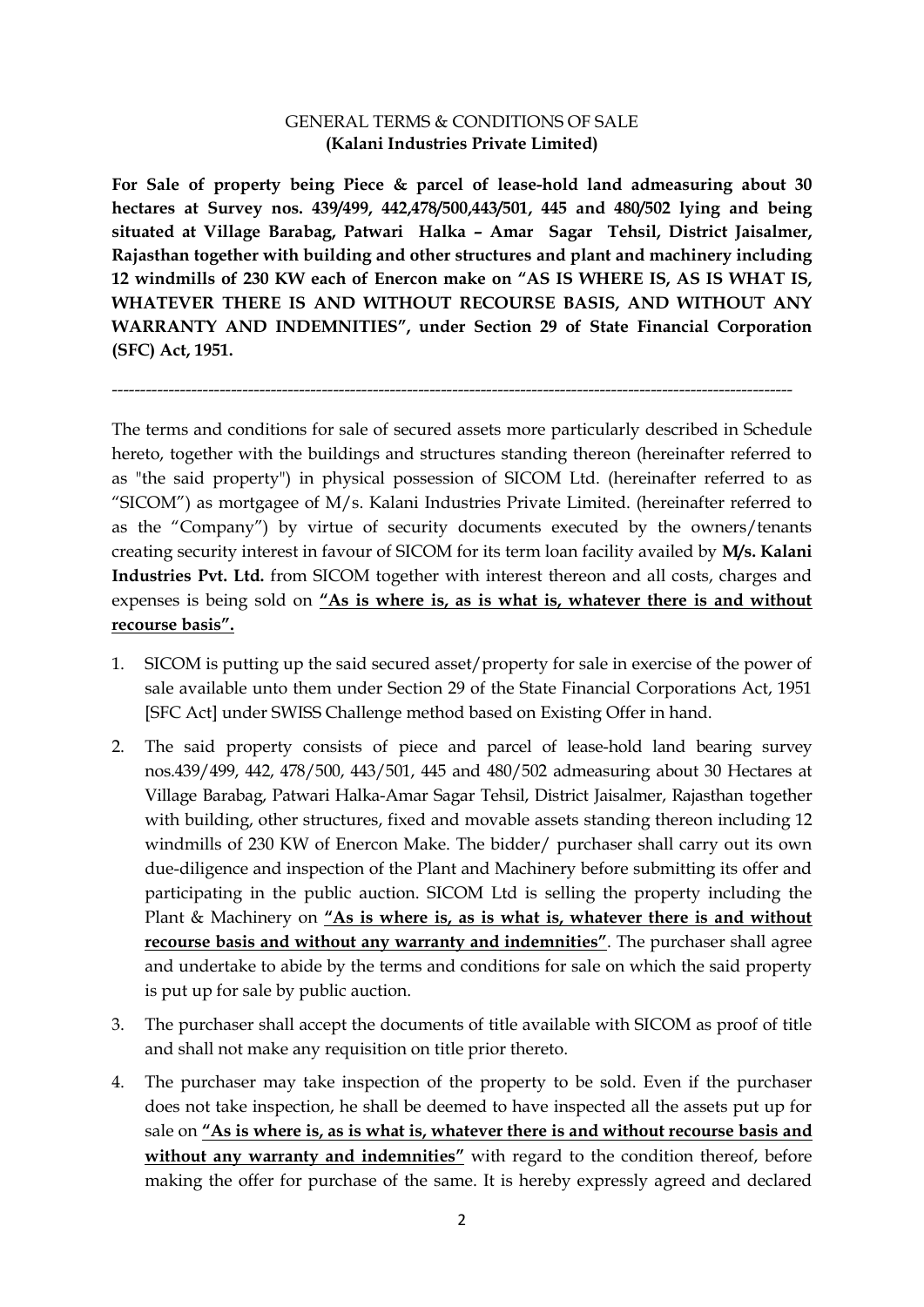that notwithstanding the provisions of Section-55 of the Transfer of Property Act or any other enactment for the time being in force in that behalf, SICOM shall not be bound to disclose to the purchaser any defect whether material or otherwise in the property, whether or not SICOM may be or the purchaser may not be aware of such defect and whether or not the purchaser could not with ordinary care and diligence discover such defects.

- 5. The said property shall be sold in one lot comprising of Land and 12 windmill as described in Schedule –I attached hereto, in the condition in which it is on **"As is where is, as is what is, whatever there is and without recourse basis, and without any warranty and indemnities"** and without any guarantee or warranty whatsoever as to the condition or nature or quality or description etc., if any. Offers for part of the properties will not be accepted. In particular, and without prejudice to the generality of the foregoing, the purchaser shall not be entitled to raise any objection on the ground that the description of any items mentioned in Schedule -I does not tally with the items of which delivery is offered or that some of the items are damaged or missing or are not existing or are not in working condition.
- 6. The purchaser shall make his own arrangement for getting required power connection, water and other facilities and payment of arrears of rates & taxes, charges of the said property and shall meet all the costs of whatever nature to be incurred in that behalf. SICOM shall not be liable to pay any arrears of charges and costs/expenses, if any, in respect of power, water or any other facilities required. The purchaser shall make own inquiries about arrears of dues for supply of power, water and other facilities, if any, and the same shall be borne and paid by the purchaser alone.
- 7. All the rates and taxes in respect of the said properties including Municipal/ Gram Panchayat and Government rates and taxes, the arrears of dues of Statutory Authorities like Provident fund, Sales tax dues, Sales Tax Incentive dues, Central Excise dues, Service Charges/ Fees payable to any service provider or maintenance contractor etc. both past and future, and other outgoings rates & taxes by whatever name in respect of the said property shall be borne and paid by the purchaser alone. The purchaser shall make own enquiries about arrears of all the dues, charges and payment thereof. The purchaser shall also pay any dues/ charges, if any under VAT in respect of the said property.
- 8. The purchaser shall be solely responsible for getting all the requisite licenses, permissions, approvals /clearances, registrations etc. for the property to be transferred in his name, at his own cost and expenses.
- 9. The purchaser shall not be entitled to look into whether the power of sale is being validly exercised and/or whether there are any arrears due or not and also shall not be liable or entitled to look into the application of the proceeds of sale by SICOM.
- 10. SICOM will execute the documents as Seller and will give only a covenant against encumbrances by SICOM as Mortgagee and the purchaser shall accept the same.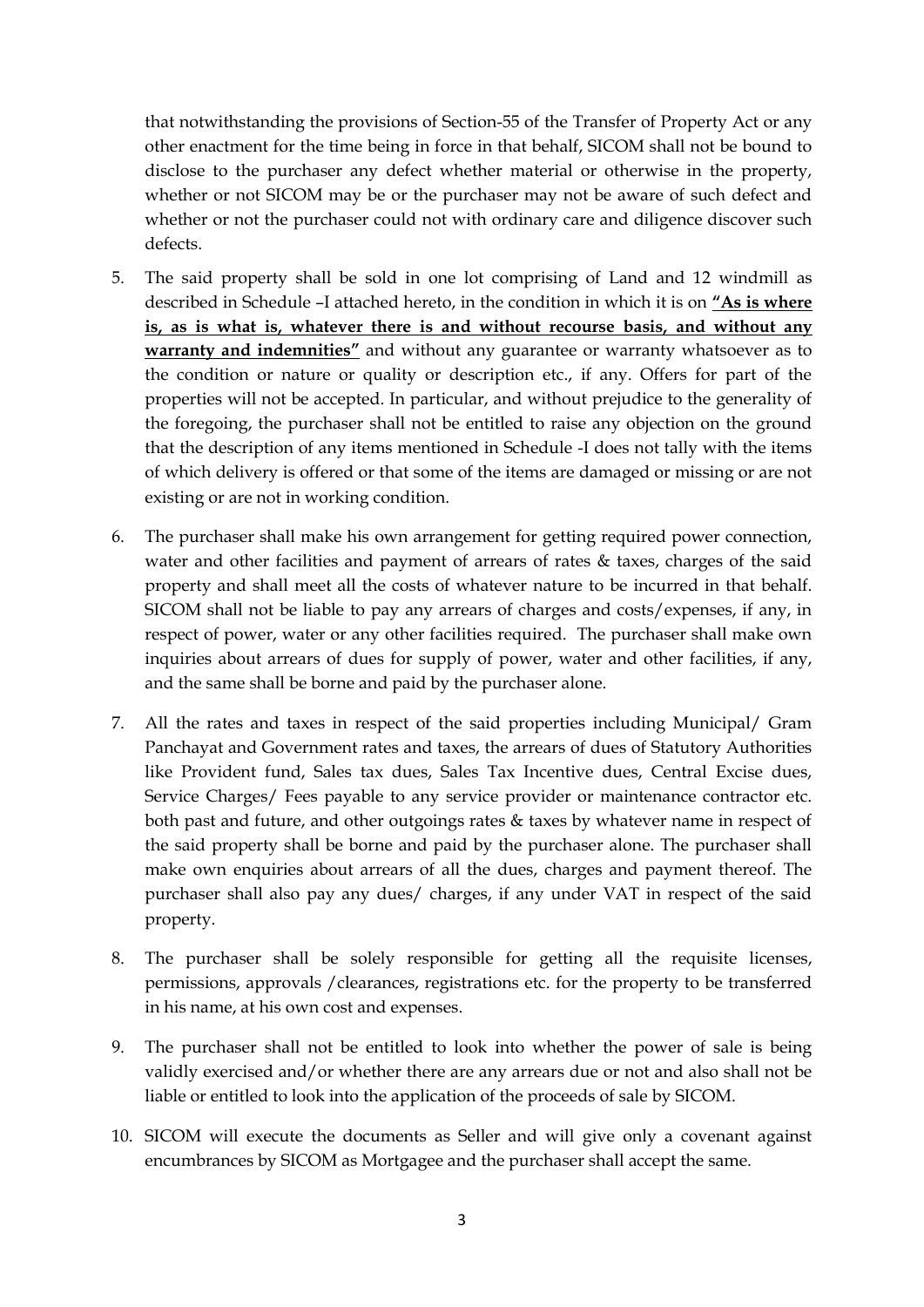11. (a) SICOM shall not be liable to answer any requisition in respect of which it does not have any information, audited accounts or documents, etc. and the purchaser shall not be entitled to revoke the sale or set off any amount against the purchase price or reduce the amount of offer on that or any other ground whatsoever.

(b)No requisition or objection whatsoever shall be made or taken in respect of title to the property or on account of any documents being unregistered, unstamped or insufficiently stamped or on account of absence of any covenant for production of deeds, etc. in respect of the documents to property or on account of any covenant or production of the title deeds if defective or insufficient.

- 12. The price offered shall be paid as under:
	- a) **Earnest Money Deposit (EMD) of Rs…….. Lakhs** for assets described in Schedule I to be paid along with the offer either by Demand Draft drawn on any Nationalized Bank/Scheduled Commercial Bank payable at Mumbai Branch in the name of "SICOM LIMITED"to be submitted on or before…………., 2022 upto 4.00 pm or deposited by through RTGS/NEFT in the below given account on or before …………., 2022 upto 4.00 pm.

| <b>Beneficiary Name</b>                | Sicom Limited                                            |  |  |  |  |  |
|----------------------------------------|----------------------------------------------------------|--|--|--|--|--|
| Beneficiary Bank Name HDFC Bank        |                                                          |  |  |  |  |  |
| Beneficiary Account No. 00010350003084 |                                                          |  |  |  |  |  |
| <b>Branch Address</b>                  | 101-104, Tulsiani Chambers, Nariman Point, Mumbai-400021 |  |  |  |  |  |
| <b>IFSC Code</b>                       | HDFC0000001                                              |  |  |  |  |  |

NEFT/RTGS details for deposit of EMD is as given below:

- **b)** A payment of 25**% of the purchase price** (less amount paid as EMD) to be paid immediately on acceptance of offer by SICOM, within 15 days by a **RTGS / Demand Draft** drawn on any Scheduled bank at Mumbai Branch in the name of **SICOM Ltd.**
- **c)** The balance amount i.e 75% **of the purchase price** to be paid on or before 30 days (Thirty days) from day of acceptance of offer by SICOM by **RTGS or Demand Draft** drawn on any Scheduled bank at Mumbai Branch in the name of **SICOM Ltd**.
- 13. The offer not accompanied with EMD an accepted and signed copy of general terms and conditions shall be treated as invalid and the bidder shall not be allowed to attend bidding process.
- 14. The bid increase amount will be Rs. 1,00,000/- and in multiples thereof.
- 15. Prospective bidders may avail online training from service provider **M/s. e-Procurement Technologies Ltd. (Auction Tiger)** and Mr. Ram Sharma (Mobile No. 8000023297, E-mail ID[-ramprasad@auctiontiger.net\)](mailto:ramprasad@auctiontiger.net). Helpline E-mail ID: [support@auctiontiger.net](mailto:support@auctiontiger.net)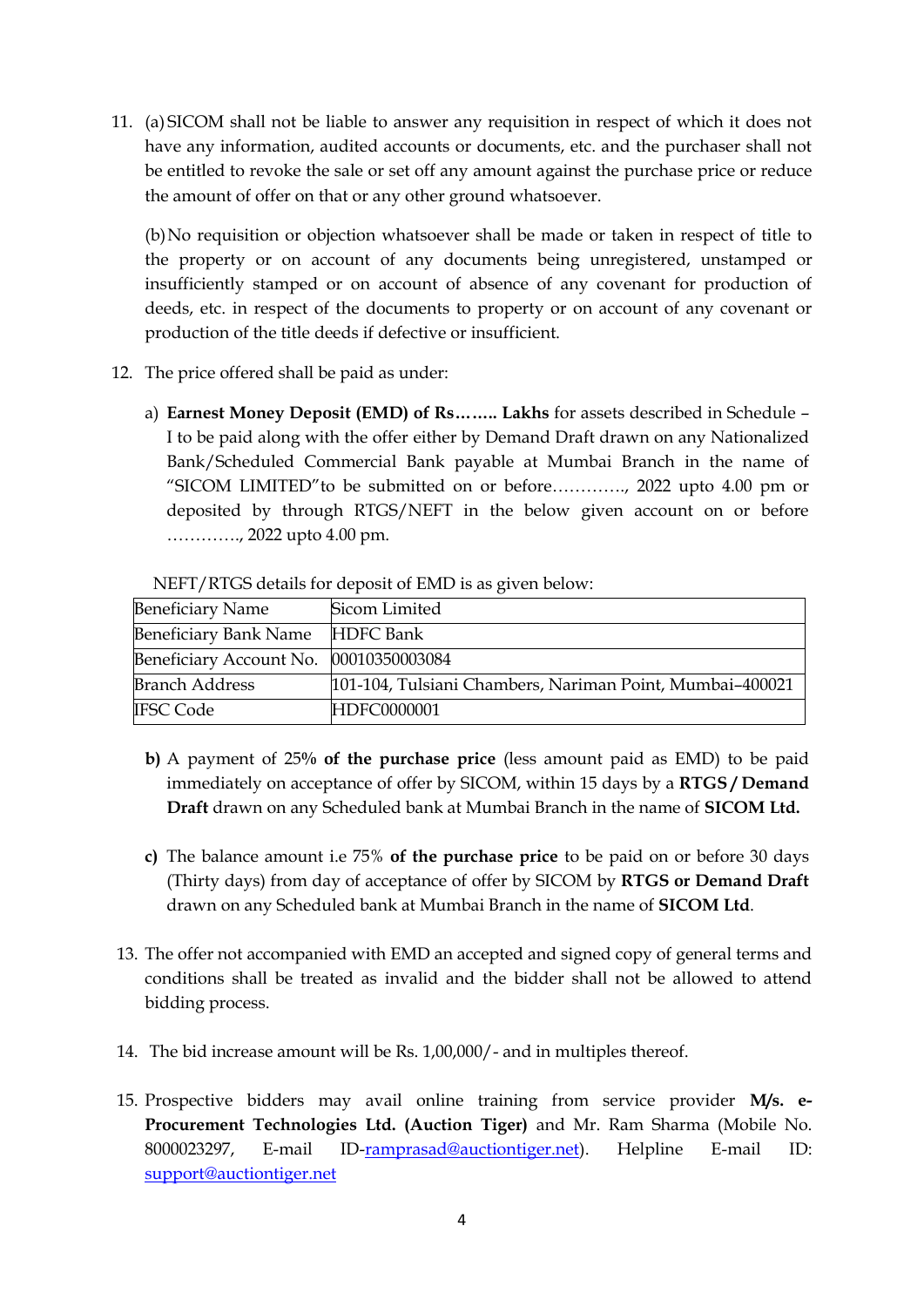- 16. Prospective bidders are advised to visit website [https://eauction.auctiontiger.net](https://eauction.auctiontiger.net/) for detailed terms & conditions and procedure of sale before submitting their bids. The auction sale is subject to the general terms and conditions of sale the above mentioned property, a separate copy whereof can be obtained by bidders from [www.sicomindia.com](http://www.sicomindia.com/) or [https://eauction.auctiontiger.net](https://eauction.auctiontiger.net/)**.** Even if the bidder does not obtain a copy of the general terms and conditions of sale, it would be presumed that the bidder has obtained, perused, examined and accepted the same.
- 17. From the date of acceptance of offer, said property will be at the risk of the purchaser and SICOM shall not be in any way responsible for any damage or loss thereto. The purchaser shall get the same insured at his cost.
- 18. The intending purchaser to give particulars about himself covering the following:
	- a) Name, address and telephone/telex/fax number/email id of the Purchaser;
	- b) Full name of the person with designation to be contacted;
	- c) Whether purchaser is a sole proprietor/partnership/Private Limited Company/ Public Limited Company;
	- d) Date and place of registration/ incorporation;
	- e) Brief history of the firm/Company including subsidiaries and associates, if any;
	- f) Present business activity;
	- g) Financial position; IT Returns for 3 Assessment Year
	- h) Banker's name and address along with letter of authority to get information
	- i) Term loans, if any, availed from Financial Institutions/ Banks; and
	- j) Any other information as may be required by SICOM.
- 19. The purchaser shall have right to buy the property in his name or nominate any other person or entity to acquire the property. On the purchaser or nominee paying to SICOM the full purchase price, SICOM shall put the purchaser or any other person or entity nominated by Purchaser in possession of the said property.
- 20. On payment of the full purchase price, SICOM shall execute sale agreement/ any other document or agreements etc. as may be required, and the same will be at the cost of the purchaser or any other person or entity nominated by Purchaser, including the stamp duty, registration charges, Solicitor's charges and all other costs, charges and expenses in relation to the same.
- **21.** If the purchaser fails to pay the balance purchase consideration as indicated in para 12(b) or 12(c) above on the dates specified (time being the essence of the contract) or if the sale is not completed by reason of any default of the purchaser, SICOM shall be entitled to **forfeit** all the moneys till then paid by the purchaser as aforesaid and to put up the said property for resale/disposal in its absolute discretion and all costs, charges and expenses incurred by SICOM due to such default shall be borne by the purchaser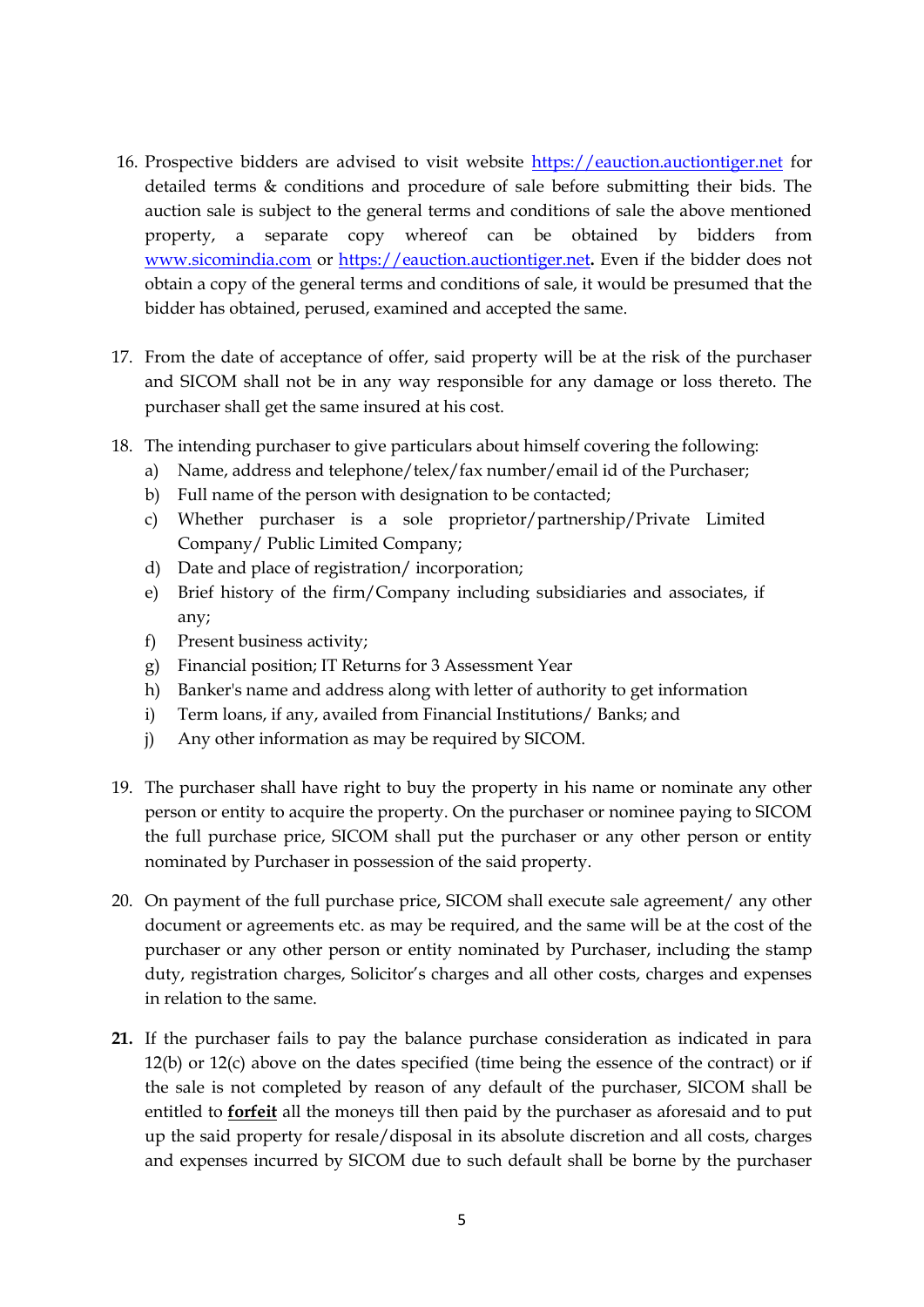and the purchaser shall be bound to make good any deficiency arising on such resale by SICOM and the purchaser shall not be entitled to make any claim in respect of any amount in the event of the property on resale realizing a higher price than that offered by the defaulting purchaser.

- **22.** If the offer is not accepted by SICOM, SICOM will refund to the Offeror the Earnest Money Deposit amount preferably within three weeks' time from the date of the decision regarding non-acceptance of the offer and **no interest shall be payable by SICOM on the said earnest money deposit.**
- 23. In case of failure to give complete information or to fill in the offer form completely or, any non-compliance whatsoever with any of the conditions set forth herein, or the offer not being accompanied by the earnest money deposit, or the offer being less than the reserve price SICOM shall be entitled to reject the offer.
- 24. The above-mentioned mortgaged property is being sold on "**As is where is, as is what is, whatever there is and without recourse basis**" and without any indemnities and guarantees.
- 25. SICOM is not bound to accept the highest offer or any offer and may accept any offer or reject all as it shall, in its absolute discretion deem fit.
- 26. SICOM Ltd reserves the right to cancel/postpone the public auction process at any point without assigning any reason thereof.
- 27. SICOM Ltd reserves the right of rejecting/ cancelling/not considering any particular offer or offers without assigning any reason thereof.
- 28. All the valid bidders/tenderers or their authorized representatives are requested to participate in the e-auction.
- 29. To the best of the knowledge and information of SICOM Ltd, no encumbrance exists on the properties. The bidder shall make himself/herself/thereselves satisfied in all aspects, including but not limited to any charge, lien, taxes or any other dues. The bidder is further advised to carry out his/her own due-diligence with regards to the said property. SICOM Ltd will not be held responsible for any charge, lien, encumbrance, property tax or any other dues to anybody in respect of the property under the sale. All statutory liabilities/taxes/maintenance, fee/electricity/water charges, gram panchayat & municipal charges, etc. outstanding as on date and yet to fall due would be ascertained by the bidder(s) and would be borne by the successful bidder/purchaser. SICOM Ltd does not take any responsibility to provide information on the same nor to pay any charges on the mortgaged property of whatsoever nature.
- 30. It shall be the responsibility of the Purchaser/successful bidder to pay 1% (One percentage) of the sale consideration towards Income Tax  $u/s$  194 I A of the Income Tax Act and SICOM shall not take responsibility for the same. Such Income Tax shall be paid by the purchaser/successful bidder over and above the price offered by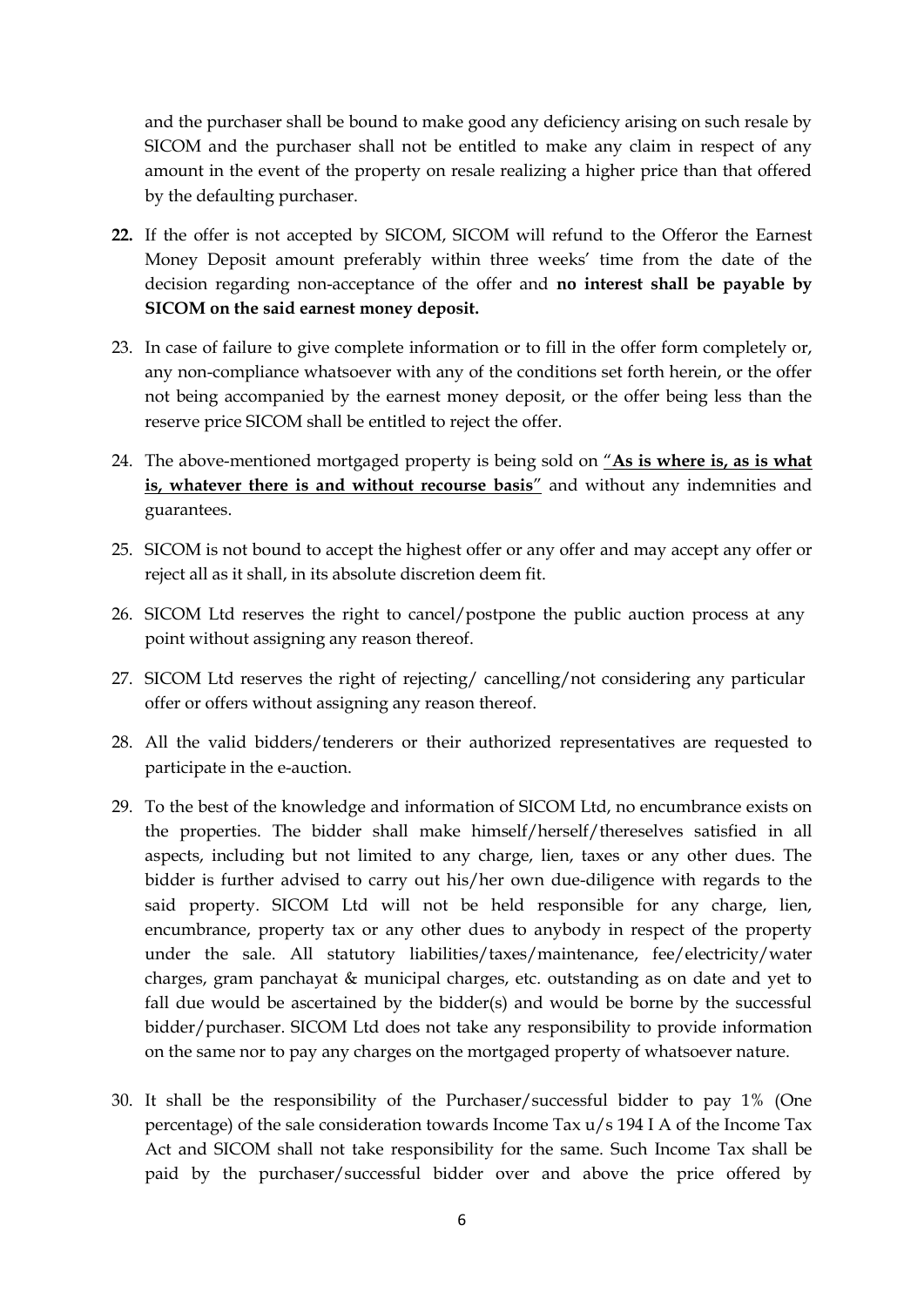purchaser/successful bidder to SICOM and SICOM shall get the offered/bid price without it being subjected to any type/sort of deduction therefrom.